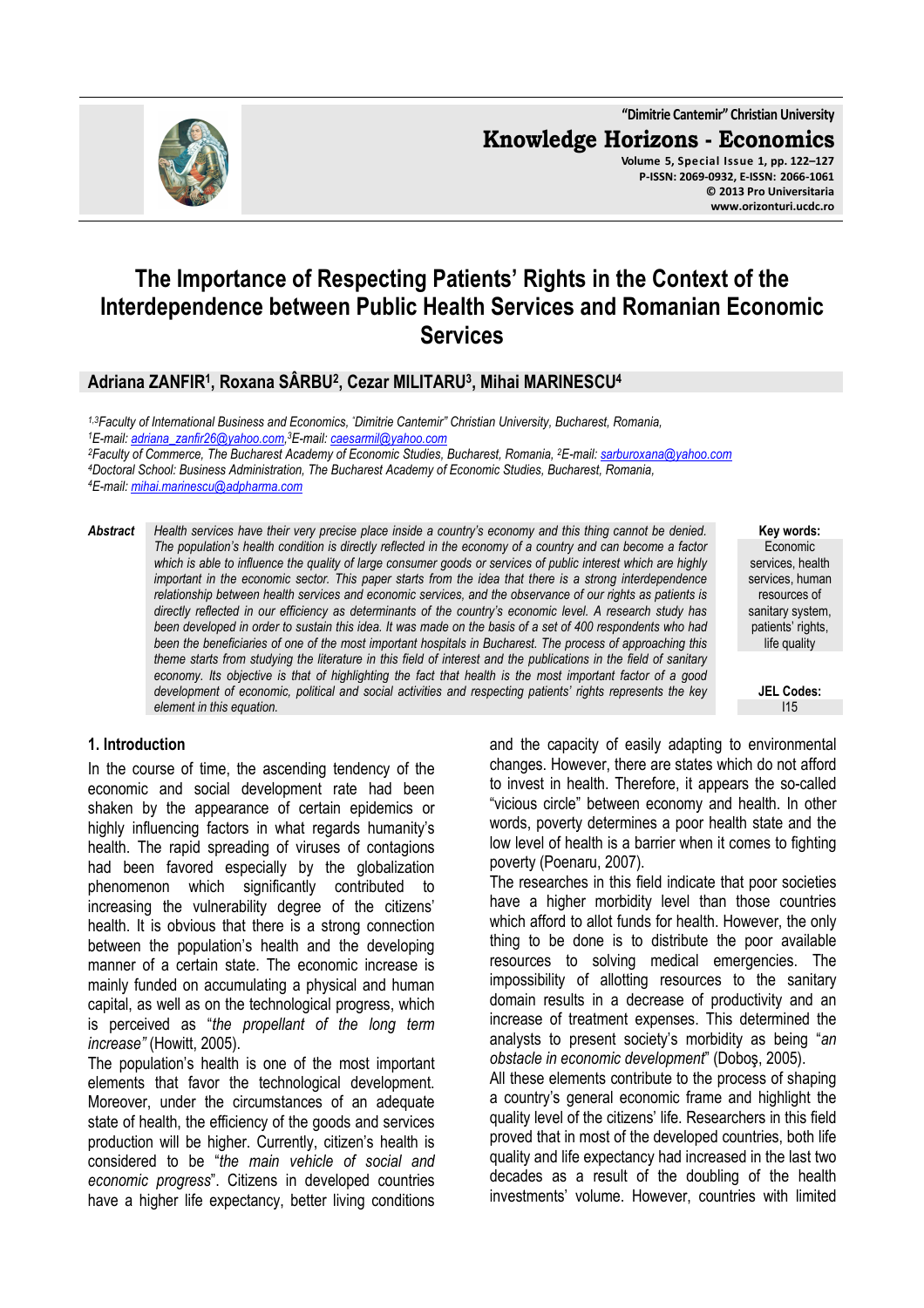resources confront with a series of problems and without identifying some solutions for escaping this vicious circle it will be impossible for any country to hope for an improvement of life conditions.

## **2. Methodology of research**

The research started from a detailed study of the specialized literature regarding the sanitary economy issues, especially the sanitary units' behavior in their relationship with healthcare services consumers. In the context in which requirements become higher and higher and the quality of healthcare services are one of the most nationally and internationally discussed subjects, we considered necessary highlighting the importance of the human factor in order to respect patients' rights.

The research had been developed during two years. It includes a series of steps in order to reach the final results: documentaries from the national and international specialized literature in order to better understand the relationship between a country's healthcare and economic services, conceiving a large questionnaire for identifying the qualitative level reached by the services provided by one of the most important emergency hospitals in Romania, applying the questionnaire to patients from four important wards (internal medicine, surgery, neurosurgery and ophthalmology), creating a database that would help to obtain various information, analyzing and interpreting the data, establishing the final conclusions.

In order to obtain clear answers that would be able to reflect the reality in the hospitals, the analysis tool that we used was a detailed questionnaire applied to the patients from the medical fields presented above. The questionnaire consists of twenty questions with prestated answers that were conceived in order to highlight some key elements for determining the quality of healthcare services, such as: the way in which the patients arrived at the hospital (on their own or by ambulance), the area by means of which the patients' registration was made (the Emergency Unit or Ambulatory), the waiting time, the personnel's behavior during the hospitalization, apparatus, accommodation, alimentation and cleaning services' quality, the information degree regarding the health state and diagnosis, assessing the quality of services in comparison to services received in other medical units, respecting patients' rights or identifying the basic principles for a continuous qualitative improvement.

400 questionnaires had been distributed to patients of different ages, in order to obtain significant results. As the distribution had been made in person in order to provide extra data, all the questionnaires were correctly filled in. Therefore, they were all considered relevant for achieving the goal of this paper.

It is important to say that the results presented in this paper are only a part from a much larger research which had been developed in order to identify the methods for improving the quality of healthcare services provided by the Romanian hospitals and the advantages brought to the implementation and certification of a quality management system in an emergency hospital.

### **3. Literature review**

Moreover, the efficiency of providing highly qualitative medical services directly reflect in the state budget, in the sense that a healthy population means a decrease of expenses in this domain or sick leaves and an improvement of health indicators. The direct relationship between health and economy is underlined by the President of the Romanian College of Physicians, who insists in saying that "*health is the most productive segment of the economic sector*". An interview recently published in a prestigious magazine in the medical field mentions, on the basis of the results of researches in this interest field, shows that developers are more interested in area where people work without requesting sick leaves or invoking other diseases that imply funds allotments. It also states the fact that "*increasing life expectancy by one year in a certain area leads to a 5% increase of the Gross Domestic Product of that area and a 9% increase of foreign direct investments*" (Astărăstoae, 2012).

However, the issue of citizens' health is not limited only at financial aspects regarding the sanitary domain. An overview of the "sick society" phenomenon raises a series of questions about the image of the country's production in the near future and the quantitative and especially the qualitative level of the other economic services of general interest (for example, transportation services, communications, bank services, consultancy services, insurance services etc.).

In this context, it shouldn't be omitted the weight that services have in the economy of a country and the fact that *"the services domain influences the other compartments, the manner of valorizing human and natural-material resources, having a major contribution to the economic and social progress" (*Militaru, 2009).

We should also highlight the fact that the development of the society has lead to an increase of the requirements regarding the way of providing services. It is known that in the current economy *"it is not sufficient anymore to provide services of certain standards, the providers having to be able to prove their ability of ensuring a continuous quality for their services"* (Militaru, 2011).

There are many authors who state the fact that the human resource is the one providing substance to all things, the only one able to generate high performances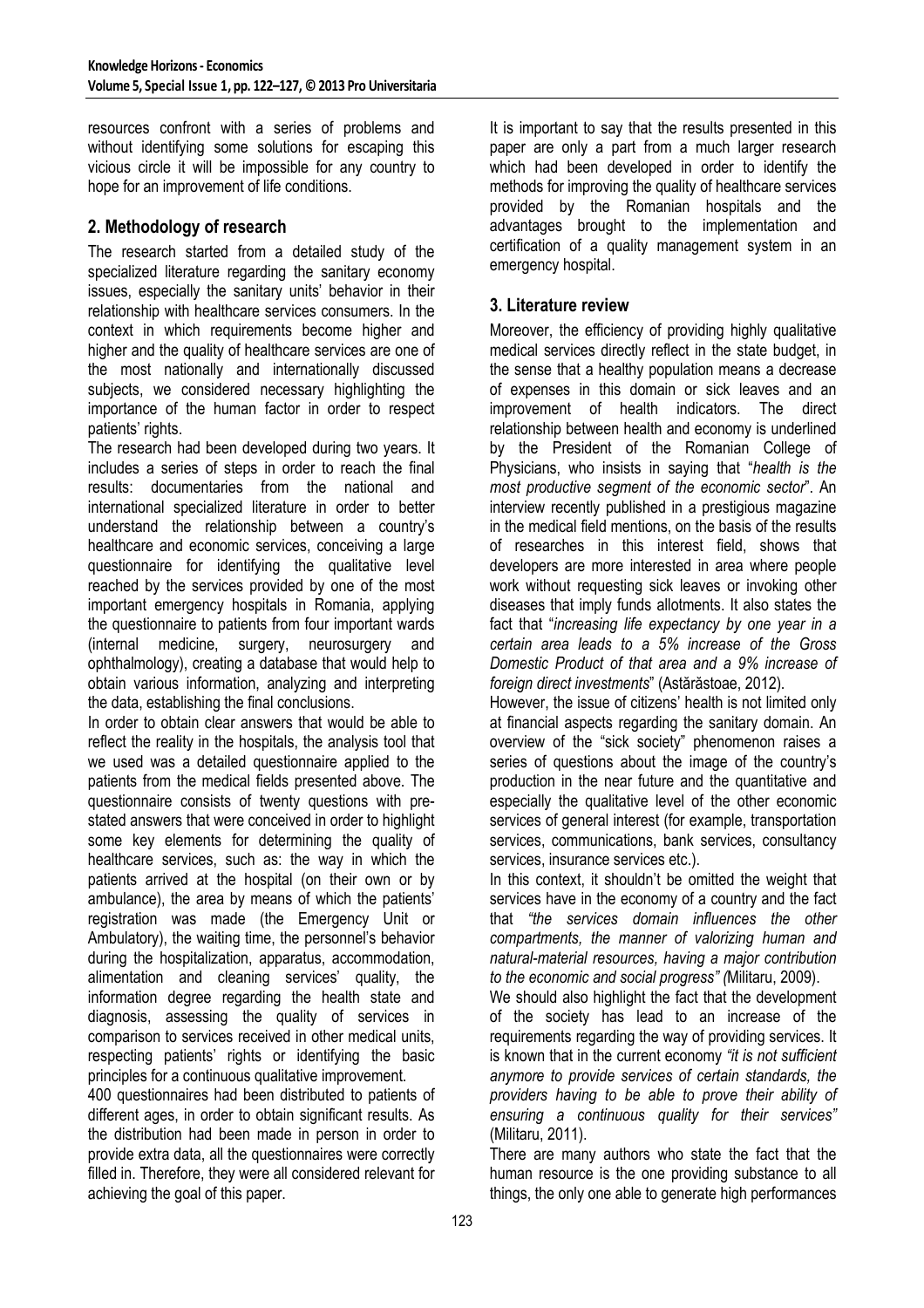in any activity field, by means of efficiently using the other resources. Most of those focused on analyzing human behavior think that "*the human resource represents one of the most dynamic and unpredictable elements, which can dictate the manner in which a service is made or even provided*" (Grigore, 2012).

The specialized literature presents a high number of arguments in what regards the increase of investments in the sanitary field, saying that *"a good health state implies the reduction of the degree of failing in education, the decrease of the lack of safety level and that of the unemployment rate and it also implies the improvement of life standards"* (Wilkinson and Marmot, 2003).

Therefore, the questions mentioned above become more profound when referring to a state which has a human capital unable to obtain a maximum efficiency because of its health state.

#### *3.1. The right to health – determinant factor of economic development*

The developed countries understood that ensuring an adequate health state significantly contributes to the increase of the economic development rhythm. As a result, they focused towards building solid sanitary systems (that would be able to answer the citizens' necessities) and especially towards developing a series of morbidity prevention policies (being known the fact that health is influenced by an increasing number of factors). Specialists underline that *"European countries in general and the member states of the European Union have been confronting, over the last two decades, a common demographic problem – the ageing phenomenon"* (Drăgoi, 2008).

Therefore, we notice at least two aspects that will amplify the need of developing some viable policies for maintaining a high level of the health state: on the one hand, the multitude of factors that modify in time the health state (for example, biological factors such as age, genetic inheritance, organism's ageing rhythm; environmental factors such as the conditions in which the activity develops or economical and social factors) and, on the other hand, the population's ageing. Although, at the first sight, the manner of approaching these two aspects could seem a simplistic one and easy to solve, the process of identifying the optimal solutions is in fact really difficult, especially under the current economic instability circumstances which do not allow allotting funds only in one direction.

In this context, we consider that for obtaining a high efficiency of the human capital the attention of National Governments should be oriented towards respecting the consumers' rights to sanitary services. The researchers interested in the issue of consumers' rights in any domain say that *"the policy regarding the* 

*consumer must be considered an independent component with its own objectives, priorities and tools – well integrated in the state's policies"* (Petrescu *et al*., 2010).

At an international level, there have been developed a series of documents that regulate the process of respecting citizens' rights. Chronologically, on December 10, 1948, the UNO General Assembly elaborates "The Universal Declaration of Human Rights", in 1966 two important documents are elaborated ("The International Covenant on Civil and Political Rights" and "The International Covenant on Economic, Social and Cultural Rights").

1950 comes with significant improvements by means of "The European Convention for the protection of Human Rights and Fundamental Freedoms". However, the most important document is "The Declaration on the Promotion of Patients' Rights in Europe" which establishes a set of principles for promoting and implementing patients' rights in the European states member of the World Health Organization.

The Declaration on the Promotion of Patients' Rights in Europe was elaborated in 1944, on the basis of the documents presented above and includes six chapters referring to patients' rights: human rights and values in healthcare, information, consent, confidentiality, care and treatment, application and definition of key terms.

Since the issuing of this common frame, there has been noticed an intensification of the preoccupations for respecting patients' rights both at a national and at an international level. The importance of the document resides in the fact that this set of principles had been applied and included in the legislation referring to patients' rights of all countries.

In order to succeed in applying the set of principles presented in The Amsterdam Declaration, Romania adopts in 2003 a special law (46/2003) – The Law on Patients' Rights which presents the patients' fundamental rights (figure no. 1) and the sanctions for breaking them.



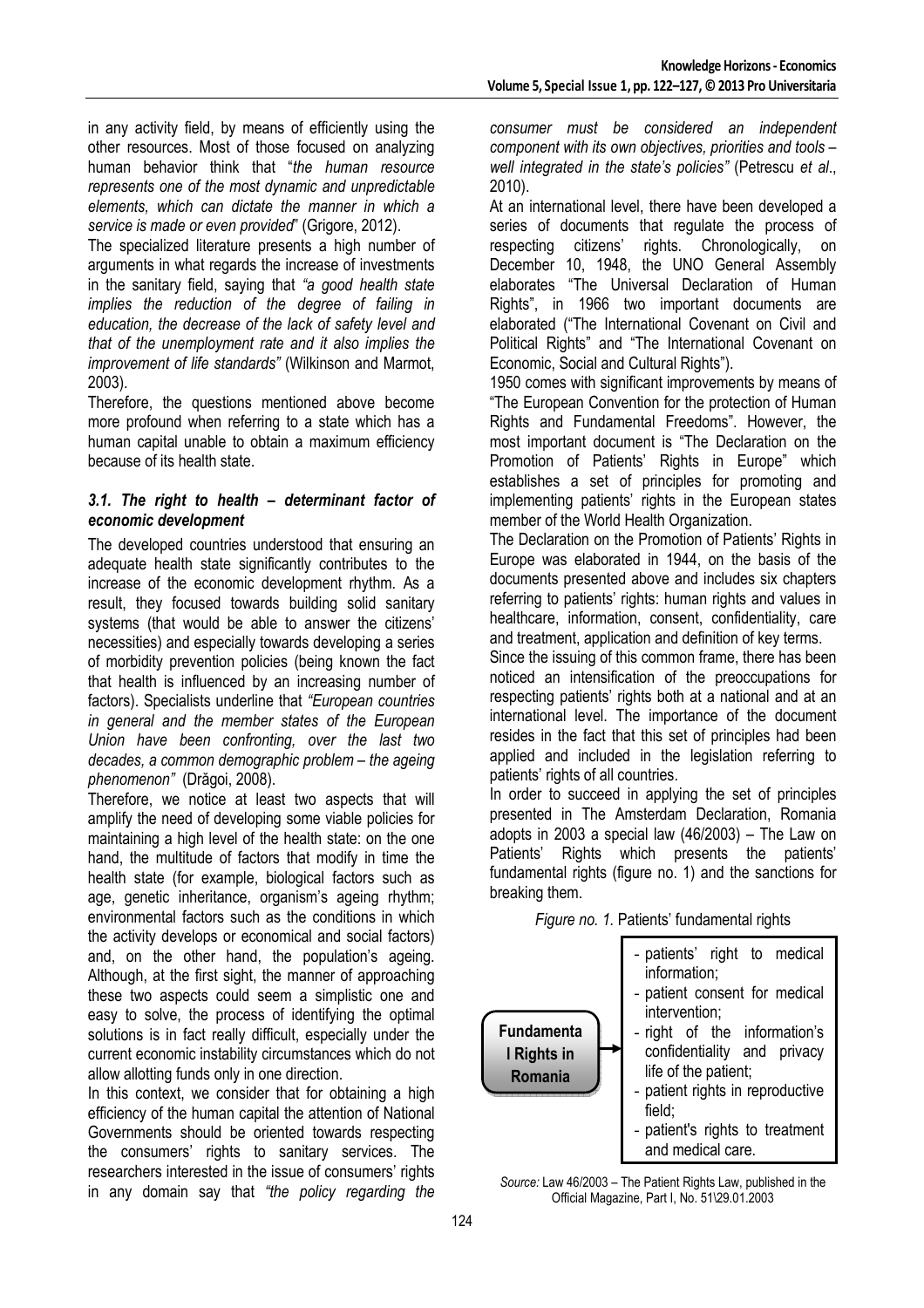It is important to mention that *"patients' rights are part of a complex represented by human rights, and the disease will advantage a spiritual, biological and economical waste of individuality"* (Vulcu and Vulcu, 2008).

At a European level, this thing is sustained by the European Commission, which is the main organism to develop health policies and programs for respecting patients' rights.

In what regards sanitary units, the process of respecting patients' rights implies a whole series of activities, many of them purely informative. It is a common thing to create a wrong impression on the way in which patients' rights had been respected as a result of the lack of information regarding this type of human rights.

Therefore, information activities are generally focused towards the patients or the holders (persons who use the services of a sanitary unit).

Citizens are the central element of economic activities. Therefore, satisfying their needs and maintaining a high level of health are essential for the good functioning of economy's sectors. The consumers are the main assessors of the quality of healthcare services and they are highly subjective.

Generally, the important elements are those which contribute to increase the satisfaction degree, perceived by many authors as *"a common tool for measuring and assessing the patients' treatment in health institutions"* (Cherechieş and Cherechieş, 2006).

Therefore, we considered to be important the analysis of the manner in which consumers consider that their fundamental rights are being respected when they need a certain healthcare service.

#### *3.2. What believe the most Romanian people about their patients' rights?*

We will extract only the questions that we consider to be relevant for analyzing the manner in which the respondents believe their rights as patients had been respected (table 1).

### *3.3. Data analysis and interpretation*

Some authors consider that the notion of *"patients' rights includes a combination of various legislative regulations and ethical principles of medical practice"*  (Ciutan, 2008).

Therefore, besides the juridical duty, providers also have the moral duty of respecting the patient's rights, the patient being the main actor of any sanitary system. In what regards our country, the sanitary sector still needs many improvements because it is not developed enough so that it could cover the services' request.

*Table 1.* Extract from questionnaire

| <b>Questions applied:</b>                                                                                                          |                                                                                                               |
|------------------------------------------------------------------------------------------------------------------------------------|---------------------------------------------------------------------------------------------------------------|
| 1. What age range<br>do you fit in?                                                                                                | $\Box$ 18 - 30<br>$\Box$ 31 - 40<br>$\Box$ 41 - 50<br>$\Box$ Over 50                                          |
| 2. Gender.                                                                                                                         | male<br>П.<br>female                                                                                          |
| 3. How did you<br>come to this<br>hospital?                                                                                        | taken<br>$\Box$<br>was<br>by<br>an<br>ambulance<br>I arrived by their own means<br>$\Box$                     |
| 4. The internment was<br>made thru:                                                                                                | <b>Emergency Unit</b><br>٠<br>Ambulatory<br>П                                                                 |
| 5. Do you consider that the<br>yes<br>⊔ -<br>conducting of medical act was<br>no<br>П<br>conditioned or constrained in<br>any way? |                                                                                                               |
| 6. Do you appreciate that during<br>yes<br>hospitalization were respected<br>no<br>your rights as a patient?                       |                                                                                                               |
| 7. If will be necessary,<br>do you come back to<br>the same hospital?                                                              | certainly, yes;<br>$\Box$<br>probably, yes;<br>$\Box$<br>probably, no;<br>$\Box$<br>absolutely, no.<br>$\Box$ |

*Source:* original

Unfortunately, we are still dealing with a series of difficulties related to under-financing, work conditions or remuneration of the personnel (under the European Union average).

When it comes to Romania, the results of various researches highlight two negative demographic tendencies: population's decrease and ageing (Petrescu and Ioncică, 2012).

Specialists in the medical field warn us that from the perspective of its health state, "*Romania's population presents some of the most unfavorable indicators in the EU",* registering decreases of over 7.5% between 1990 and 2008 (Vlădescu and Buşoi, 2011). Therefore, respecting patients' rights represents a real challenge for the providers.

As mentioned above, we applied the questionnaire to a varied range of patients who were being hospitalized in various wards, regardless their social condition, gender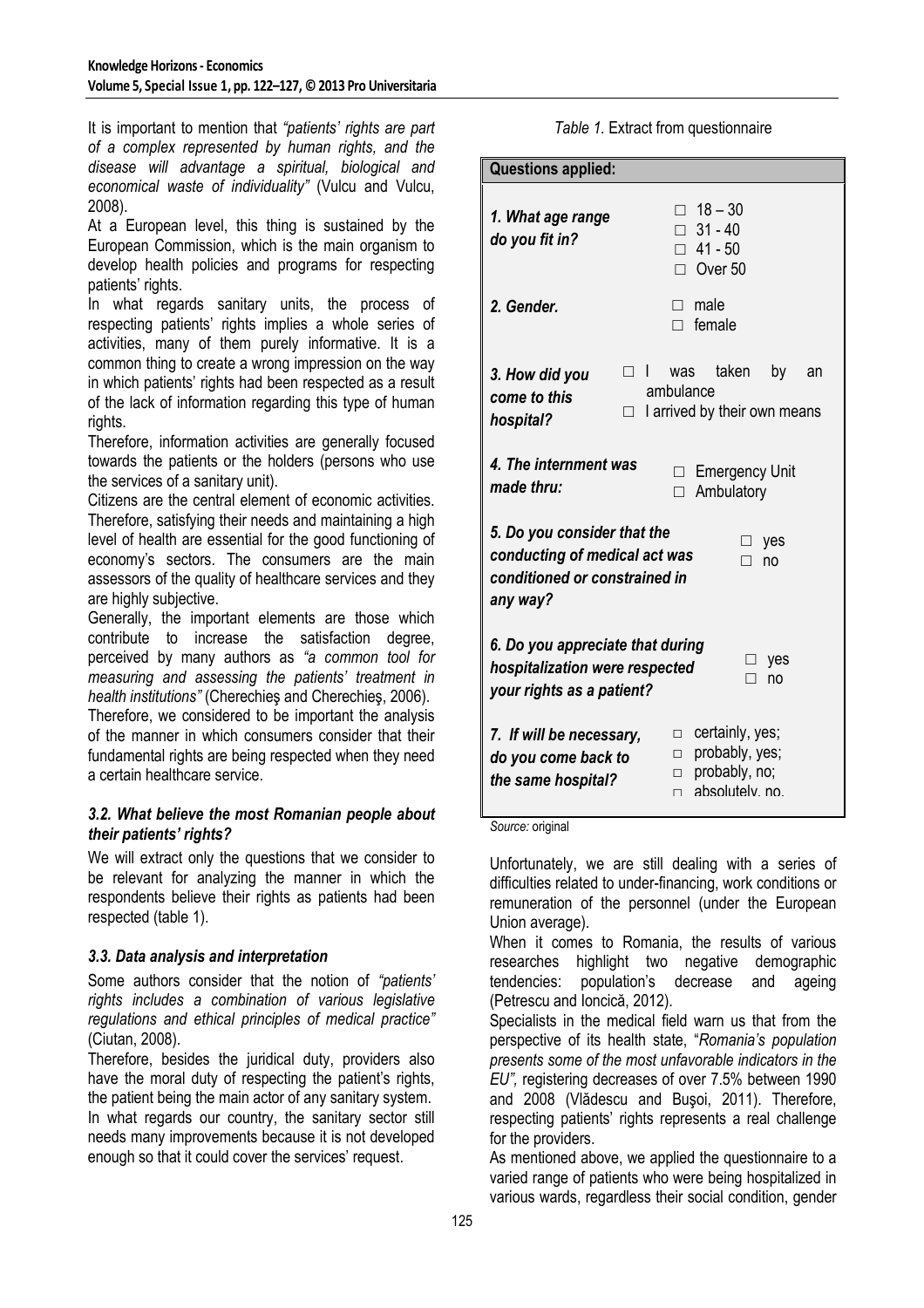or age, as the aim was to analyze the quality of the services received in the hospital and the way in which they considered that their rights had been respected.





*Source:* original

As showed in the picture presented above (fig. no. 2), most of the respondent are persons over 50. This is considered to be a problematic age from the point of view of the health state. 49% of the respondents are male and 51% female, coming from both urban and rural areas.

#### *Figure no. 3.* Structure of respondents according to the internment area



*Source*: original

Most of respondents included in this study arrived at the hospital on their own (over 82%) and almost 18% by ambulance straight to the Emergency Units. As it can be noticed (fig. no. 3), most of the persons who arrived on their own chose the Ambulatory (236 persons from a total of 331), therefore the number of those being treated at the Emergency Department is lower (69 persons brought by ambulance and 95 persons who arrived on their own).

One of the questionnaire's most sensitive questions was that referring to the quality of the medical act, in order to analyze if the patients had been respected as human being, without being discriminated. Starting from the fact that only six persons considered that the medical act had been conditioned by certain aspects, we have all the reasons to believe that there are significant improvements at the level of the medical unit and that providers had acknowledged the fact that is

important to offer highly qualitative services. It is important to say that those who perceived the medical service as being under their level of expectancy are persons who had already been hospitalized in foreign medical units, where the qualitative level is much higher than that in our country.

A highly significant aspect can be drawn from the fact that almost all the respondents (388 persons) consider that their rights as patients had been respected during hospitalization. This indicates that the hospital management is highly interested in achieving a high qualitative level of the services they provide. Having a quality management system built on the basis of ISO 9001:2008 standard, the medical unit proves that it is *"patient oriented",* this being its main principle. The positive effects are easy to be noticed if we take into consideration that almost 62% of the patients will come to the same medical unit.

# **4. Results**

The results of this analysis show that the change in attitude in what regards the quality of services and the relation with the patient must belong to medical units. Despite the deficiencies of the Romanian medical system, there are certain hospitals which have understood the importance of respecting the patient and the patient's rights. The positive results are easy to be noticed in the performance indicators of the hospital management and in the high trust degree that patients have for that precise medical unit. Although the general perception of the population regarding the quality of medical services is not a favorable one, the hospital involved in this study managed to gain its patients' trust and the guarantee that most of them will return for treatment. This is possible thanks to the implementation of a quality management system. Moreover, this thing had been noticed in the direct conversations with the patients, many of them being at their second hospitalization in the same medical unit. Most of the critics brought to the manner of organizing the activity, accommodation conditions or waiting time had been noticed in the case of the respondents in the first age category.

Starting from the positive aspects noticed during the research we can state the fact that, despite all deficiencies, the near future will bring a superior qualitative level in Romanian hospitals, because the youth's requirements are higher and higher. These improvements will surely reflect in our country's economic development rhythm.

# **5. Conclusions**

As we mentioned in the beginning of our paper, we consider that there is a strong connection between a country's economy and the population's health state. It